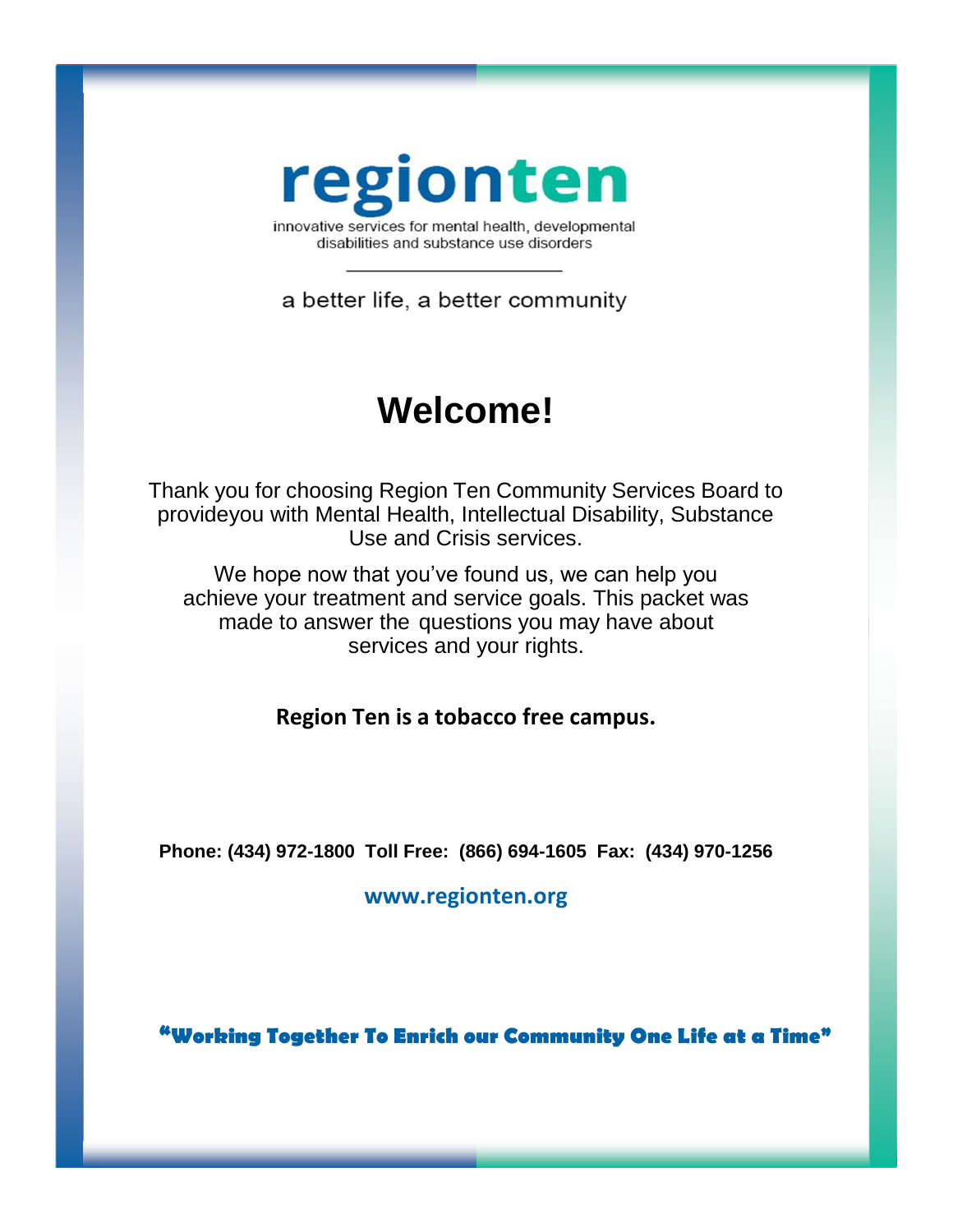### **SERVICES**

Case Management Services **Emergency Services** Child/Adolescent Services Infant Services Day Support Services **Residential Services** 

**Contract Services** Contract Services Crisis Stabilization Psychiatric-Medical Services

### **EMERGENCIES**

Emergency services are available at all five clinic sites during regular business hours. After hours services are available by calling (434) 972-1800 or toll free (866) 694-1605.

### **APPOINTMENTS**

Our phones are answered between the hours of 8:30am and 5:00pm Monday through Friday. We ask that you call to cancel, if you are unable to keep your appointment. Repeated no-shows and/or cancellations are addressed in our MH/SA Missed Services Appointments policy.

| <b>Charlottesville/Albemarle:</b> | (434) 972-1800 TTY (434) 220-2842<br>Toll Free (866) 694-1605 |
|-----------------------------------|---------------------------------------------------------------|
| Fluvanna:                         | (434) 589-8276 TTY (434) 591-0274                             |
| Greene:                           | (434) 481-3890 TTY (434) 481-3890                             |
| Louisa:                           | (540) 967-2880 TTY (540) 967-4305                             |
| <b>Nelson:</b>                    | (434) 263-4889 TTY (434) 263-8794                             |

### **HOURS OF OPERATION**

Hours of operation vary depending on the type of service; however, our standard office hours are 8:30am – 5:00pm. Please call ahead to check specific hours.

### **FEES**

There is a fee for all services. Region Ten accepts Medicare, Medicaid, and most major health insurance providers. Many services use a sliding scale fee for those with no insurance (based on income and the number of household members). If you are unable to pay your fee, our staff will work with you to set up a payment plan. Copies of the fee schedule are available upon request.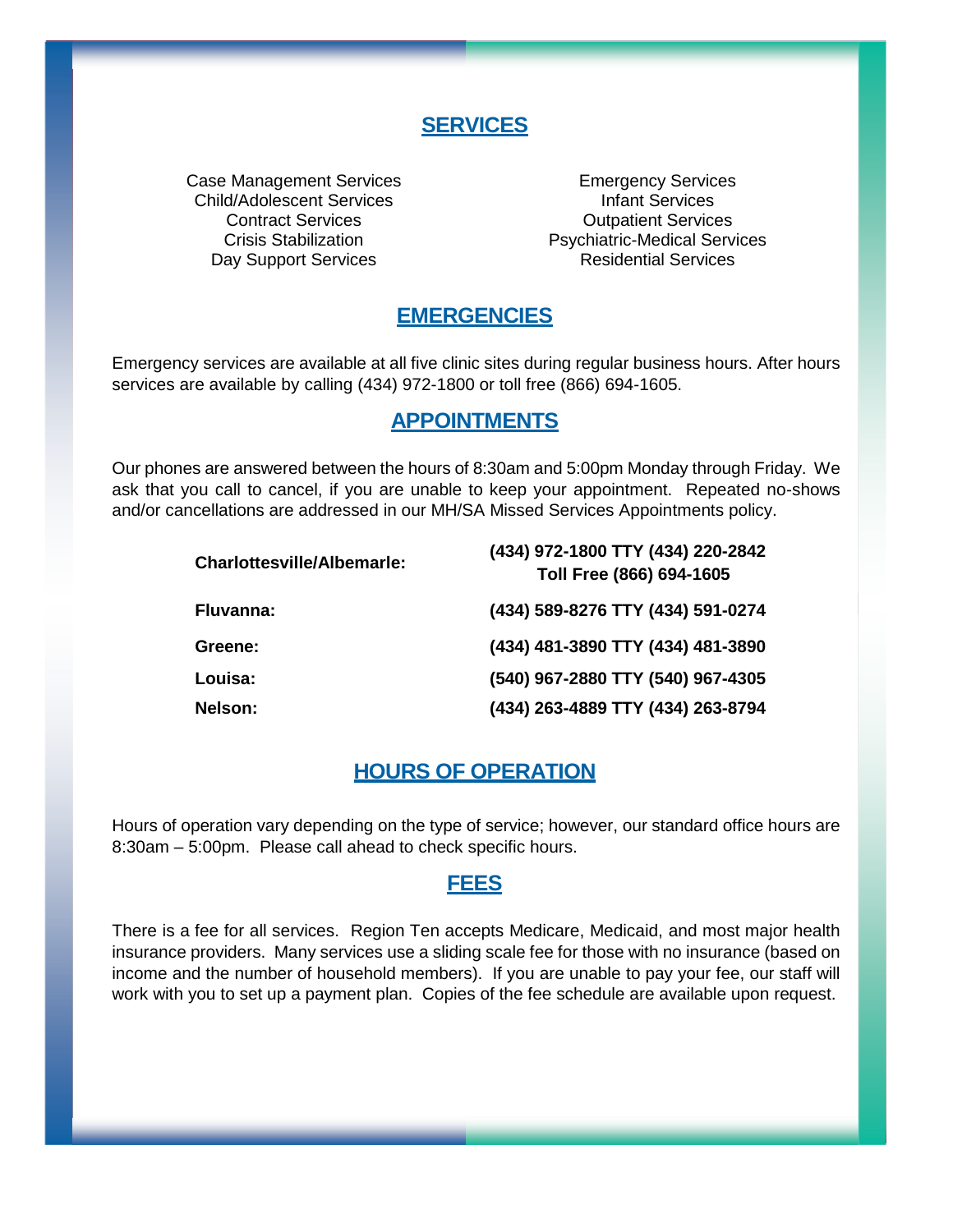# **TRANSLATION SERVICES**

- Region Ten has several forms that are available in Spanish.
- Region Ten has several forms that are available in Braille.
- Persons who are deaf or hard of hearing may access services by using the TTY number (434) 220 – 2842 or by assessing the Virginia Relay System by dialing 711.
- Region Ten has access to translation/interpreter services for a variety of languages, and would be glad to assist you in accessing these services if needed.

# **YOUR SERVICES**

- At your first appointment you will meet with staff to discuss what your needs are for services. Staff will talk with you about your medical and family history, problems you've been having and what you want from Region Ten services.
- After your appointment, if you still need and want services, you will be referred to a primary provider/Case Manager. This person will work with you to develop a plan **(Individual Service Plan)** for helping you with your needs and goals.
- While you are receiving services, it is important for you to let staff know how you feel about the care you are receiving, whether you like the service, if they are helping you and if you are satisfied with the services. **You may be asked to complete various surveys to help**  determine your satisfaction with the services you receive or received.
- As early as possible, we would like for you to help staff develop a plan for what will happen after your services end. We would like for you to tell us what you hope will happen and what life will be like when you are no longer in need of services from Region Ten.
- If you have a general complaint about your services, you may contact Rachel Kozella, Compliance Manager, at (434) 972-1895 or by email at Rachel.Kozella@regionten.org.

# **HEALTH AND SAFETY**

- It is important to us that people in our buildings are safe. Please report any safety hazards to staff.
- If you are asked to evacuate a building, or hear a fire alarm, please
	- ◆ Remain Calm
	- Stay with your service provider or other Region Ten staff
	- Follow all instructions for leaving the building
	- Do not use an elevator. If you need assistance going up or down the stairs, please let a staff member know.
- We are a tobacco free facility.
- The use of drugs, alcohol, or other illegal substances is prohibited on our property
- The carrying of firearms, pellet guns, air rifles or other weapons is prohibited on any Region Ten site unless they are in the possession of law enforcement officers or licensed security personnel.
- In an emergency, an individual may be briefly physically restrained to prevent harm to self or others until assistance arrives or the individual demonstrates control.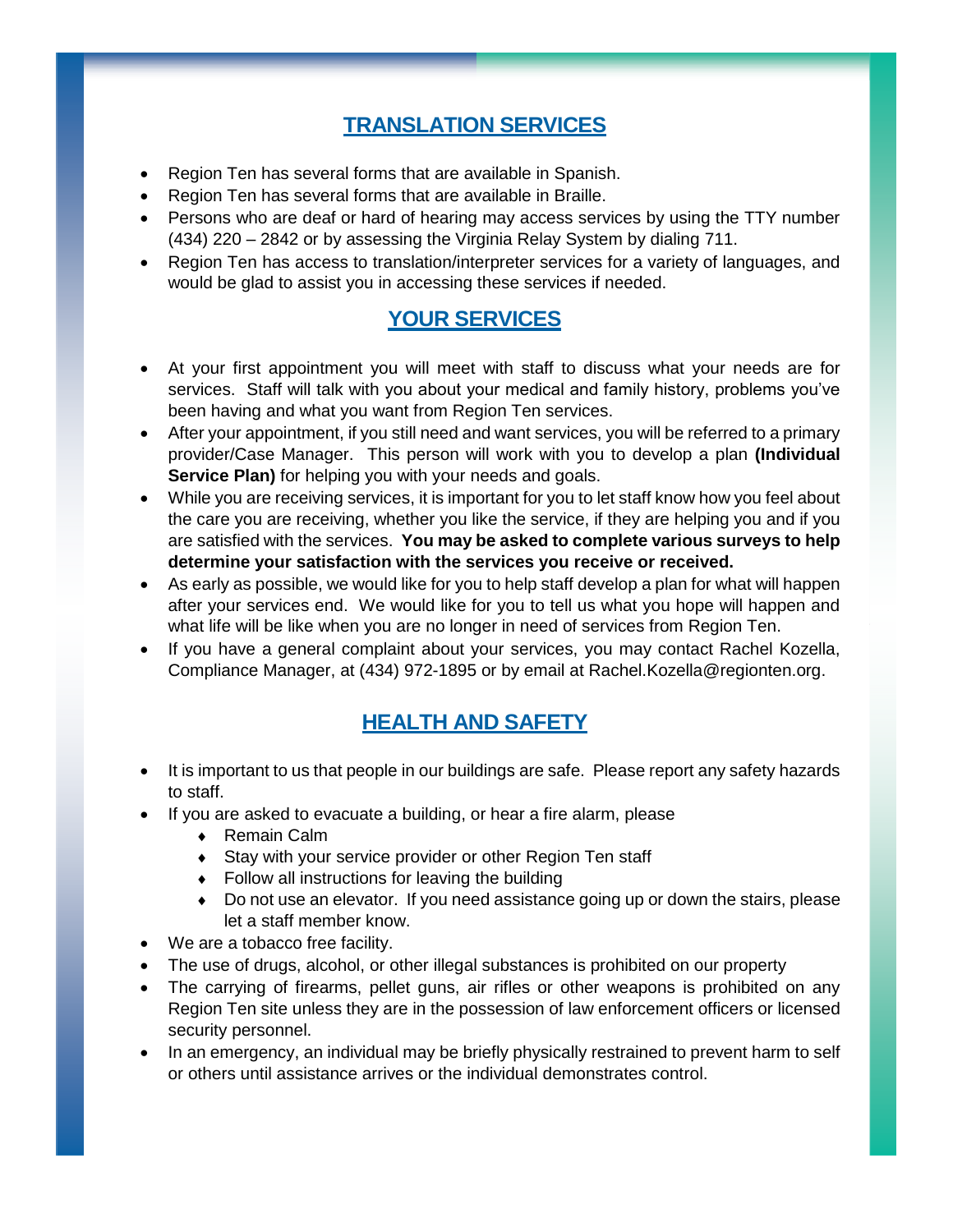• The law states that whenever a person is exposed to bodily fluids of a person served, the person whose bodily fluids were involved in the exposure shall be tested for infection with HIV. The test results will be told to the person who was exposed.

### **YOUR RIGHTS**

#### **Right to Services:**

You have the right to ask for services provided by our agency as long as they are appropriate for your needs. You will not be barred from any services based upon race, religion, sex, age, ethnic background, disability, or ability to pay for services. You have the right to be treated in the least restrictive setting to meet your needs.

#### **Dignity:**

You have the right to be: treated with dignity, called by your preferred name, free from abuse, neglect, and exploitation, and free from unneeded physical restraint or isolation.

#### **Privacy:**

You have the right to have all information about you, even that you are receiving services kept private. If there is a need to share information about you, we will ask for your written permission first, unless the law says otherwise. You may refuse the use of any for of recording device or observation of your activities.

You can see and obtain a copy of your records, except if it is determined that it would be harmful to you. In that event, you can choose a lawyer, doctor, or psychologist to review your records on your behalf.

#### **Right to a Prompt Evaluation:**

You have the right to receive a prompt evaluation and, if indicated, admission to an appropriate serviced. You also have the right to withdraw from any service that you have voluntarily entered.

#### **Participation in Service:**

Participating in your treatment is important. Please be open and honest with your service provider. You have the right to: be a part of planning and implementing your individualized service plan (ISP), know about all aspects of your treatment, review your service plan, progress in service and your service needs, refuse any form of treatment unless so ordered by a court of law and not to be part of research projects, without your written and informed consent.

#### **Pay for Work:**

You have the right to be paid fairly for the work you do.

#### **Residential Services:**

- You have a number of specific rights, some of which are listed below. You have the right to:
- A safe and clean environment
- A nutritional, well-balanced meal
- ◆ Personal belongings
- ◆ Send and receive unopened mail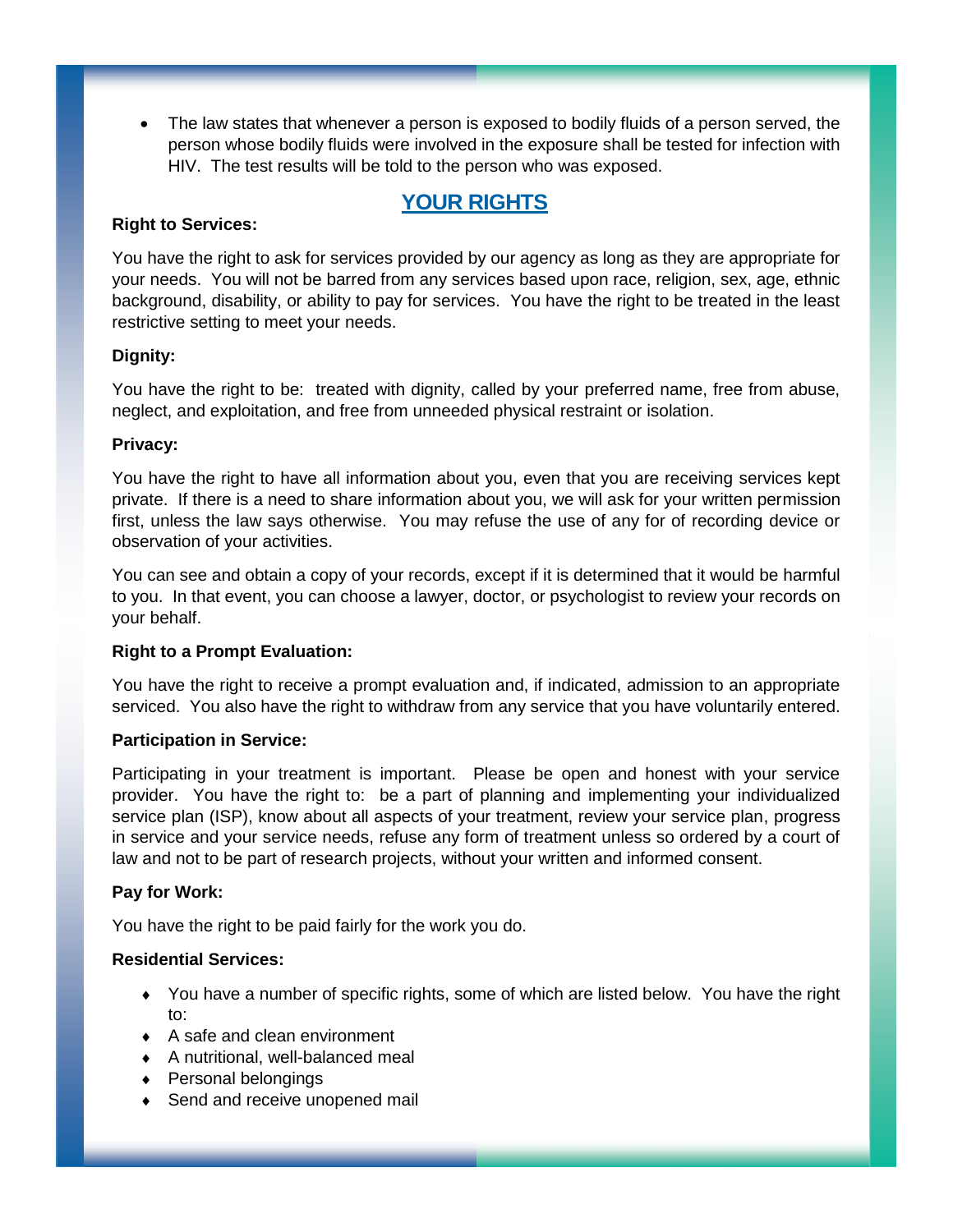- Make and receive, at reasonable hours and at your own expense, a reasonable amount of phone calls
- Attend, or not attend, religious services
- Receive or refuse visitors, as long as it does not conflict with your service needs, the safety of the program, or the rights of others. Staff reserves the right to ask visitors to leave when warranted.

#### **Your Legal Rights:**

You keep all of your legal rights when receiving our services, unless those rights have been limited by a court of law. If you don't know what your legal rights are, ask one of our staff. Don't be afraid to ask…these are your rights!

#### **Right to Consult:**

You have the right to consult a private physician, Attorney, Human Rights Advocate, Department of Behavioral Health and Developmental Services, Office of Licensure, or any of Region Ten's oversight agencies. Please ask, if you need a telephone number.

#### **Right to Complain:**

If you believe any Region Ten staff member has violated your rights, or that your rights are being denied, you have the right to a fair review of your complaint. You will not suffer any retaliation for voicing your complaint.

#### **You may contact:**

Your service provider or the Director of your program. You may also contact Rachel Kozella, Compliance Manger, at (434) 972-1895 or Rache.Kozella@regionten.org. Additionally, you may contact the Regional Human Rights Advocate at 1-877-600-7437.

### **MEDICAID RIGHT TO APPEAL**

You may appeal any decision that affects your getting Medicaid-covered services. You may contact the Department of Medical Assistance Services, in writing, at the Appeals Division, Department of Medical Assistance Services, 600 East Broad Street, Suite 1300, Richmond, Virginia 23219.

A written note for an appeal must be filed within thirty (30) days of your getting a notice that your Medicaid services have changed. If you appeal before the date of the service change, services may continue during the appeal process. However, if this decision is upheld by the Appeals Division; you must pay back the Medical Assistance Program for the service provided after the date of service change**. Whenever a service is ended or you are you receive less service, you must get a written notice of the future change within 10 days, except when:** 

- 1. The change is because of the chance of fraud. Advance notice will then be reduced to five (5) days.
- 2. Advance notice does not need to be sent if:
	- You have said in writing that you no longer wish to get Medicaid services;
	- You know that information you give Medicaid will end you benefits;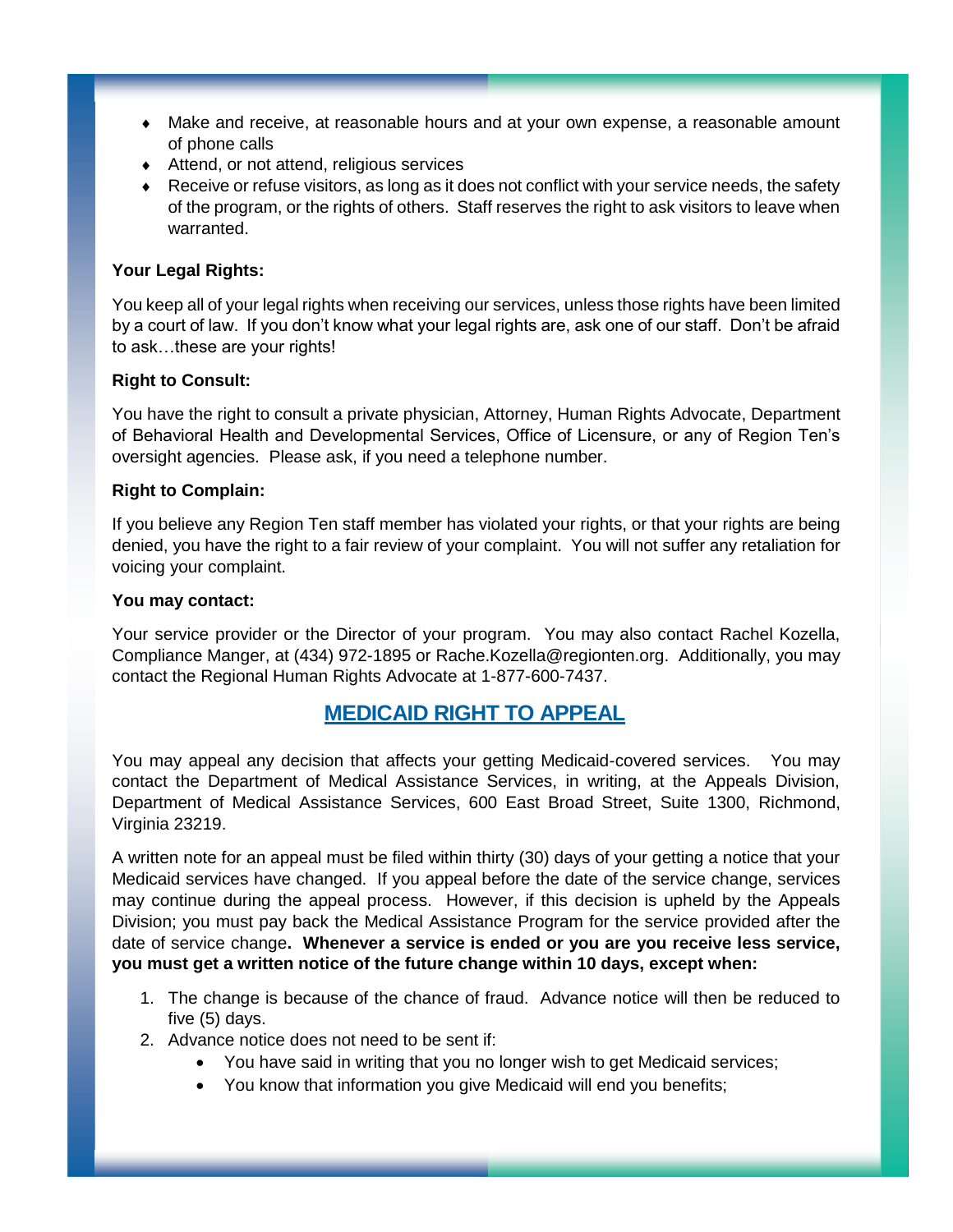- You are going to an institution where Medicaid will not pay for the services under the Virginia State Plan for Medical Assistance;
- You move to another state and are no longer eligible for Medicaid; or
- We don't know where you are living. (Your mail is returned)

# **YOUR RESPONSIBILITIES**

- To provide accurate and honest information and to ask questions about anything you do not understand.
- To clearly communicate your wants and needs in the development of your service plan and to inform your primary provider of any events or concerns that affect your service delivery needs.
- To actively work on your service plan's goals and objectives.
- To participate in community supports and services that can assist you.
- To be familiar with and follow rules and policies governing your care and conduct.
- To be aware of your rights and grievance procedures.
- To respect other individual's rights, confidentiality, beliefs, and environment.
- To share with us what has gone well with your services at Region Ten, and what might be improved.
- To keep scheduled appointments or telephone in advance to cancel.
- To make a good faith effort to meet your financial obligations.

# **REGION TEN'S CODE OF ETHICS**

Violations of this code should be reported to Rachel Kozella, Compliance Manager, at (434) 972- 1895. The following are guidelines; they do not address every situation that might arise.

- Employees will promote fair practice and non-discrimination on the basis of race, color, gender, sexual orientation, age, ethnicity, religion, or mental or physical disability.
- Employee will engage in activities that are not physically, emotionally, or verbally abusing to persons served or their family members or guardian.
- Employees will be aware of and avoid personal and professional situations that may hinder judgments in the best interest of a person receiving services, her/his family member(s) or guardian(s).
- Employees will not use relationships for personal or professional gain by:
	- Receiving gifts or favors from, and giving gifts or favors to persons served, their family members or guardians, vendors, or referral sources when to do so would be improper.
	- Asking persons served, their family members, or guardians to be consumers for goods or services the employee may offer for sale on a private basis.
	- Encouraging the transfer of a person to an employee's private practice.
	- Encouraging a person to follow them to another service provider.
	- Recommending that people we serve, their family members or guardians participate in illegal activity.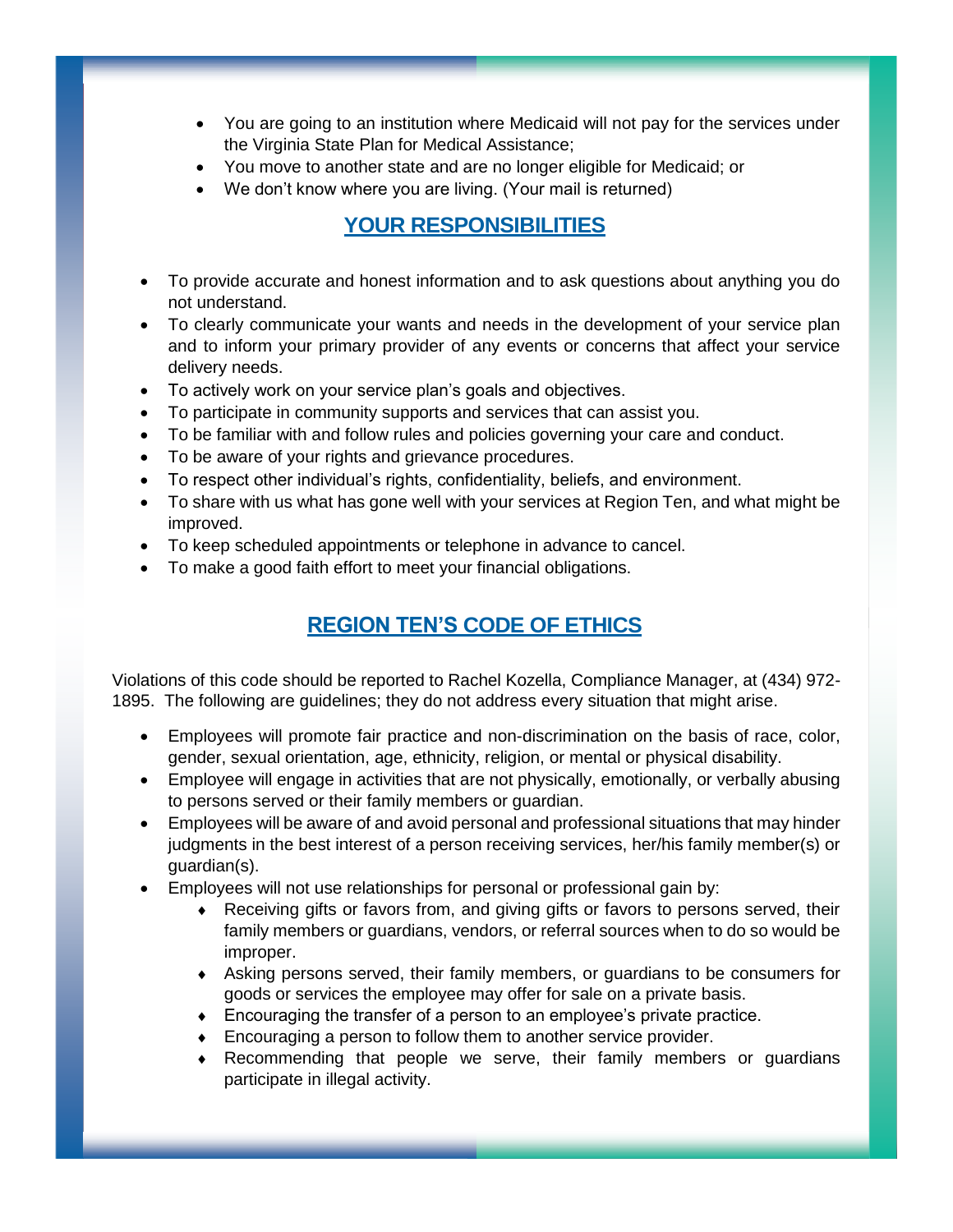- Establishing social relationship with persons we serve, their family members or guardians or beyond the expectations of one's job that could compromise the services provided to the person.
- Allowing persons we serve to visit staff homes.
- Employees who have a service relationship with a person will not have romantic or sexual associations with those persons, their family members or guardians.
- Employee will forego any activity that might violate the legal and/or civil rights of the persons we serve, their family members or guardians.
- Employees will respect the privacy of the persons we serve.
- Employees will provide services for which they have both the abilities and qualifications.
- Employees will refrain from retribution against persons we serve or colleagues for reports of alleged unethical, unprofessional or illegal activity.

# **Privacy Notice**

This notice describes how medical information about you may be used and how you can get access to this information. Please review it carefully.

> Region Ten Community Services Board address: 500 Old Lynchburg Road, Charlottesville, VA 22902 Privacy Officer: Rachel Kozella Privacy Officer Email Address: Rachel.Kozella@regionten.org Privacy Office Phone Number: (434) 972-1895

# **Your Privacy is Important**

Persons served at Region Ten Community Services Board (Region Ten) have the right, by state and federal law, to expect that what they tell their service providers remains private. Your Region Ten service(s) record(s) contain personal information about you and your health. This information may identify you and speak of your past, present, and future health and or condition. This information is called, "protected health information", or "PHI" for short.

We are required by law to keep your PHI private and to let you know of our practices regarding PHI. We will handle this information only as allowed by federal/state law ang agency policy, adhering to the most stringent law that protects your health information.

### **Your Rights Regarding Your Protected Health Information (PHI)**

**Right of Access to Inspect and Copy.** You can ask to see or get an electronic or paper copy of your medical record and other health information we have about you. We will provide a copy or a summary of your health information, usually within 30 days of your request. We may charge a reasonable, cost-based fee. Ask you service provider for more details.

**Right to Amend.** You can ask to amend health information and about you that you think is incorrect or incomplete. We may say "no" to your request, but we will tell you why in writing within sixty (60) days. Ask your service provider for more details on amending a record.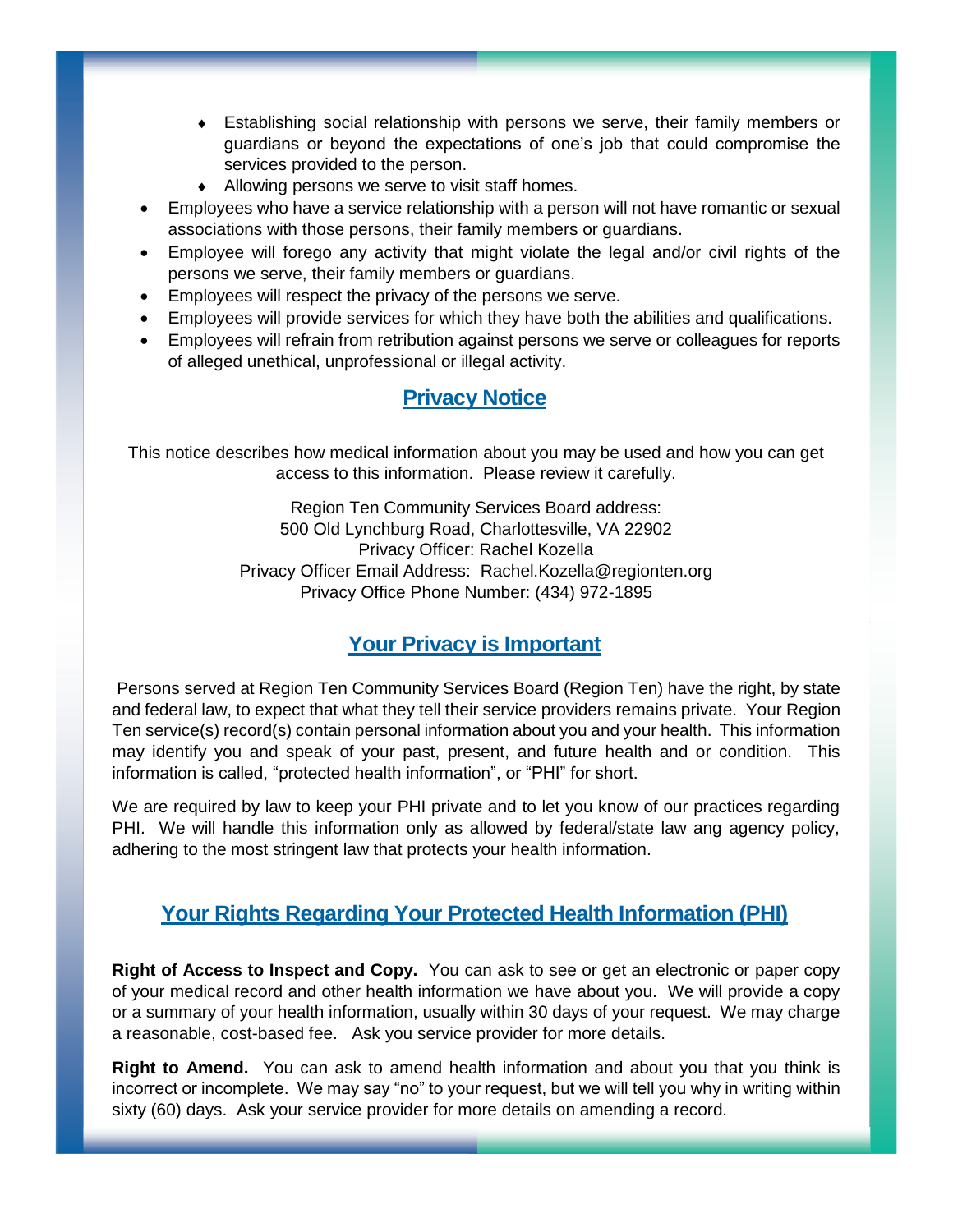**Right to an Accounting or Disclosures**. You can ask for a list (accounting) of the times we've shared your health information for six years prior to the date you asked, who we shared it with, and why. We will include all the disclosures except for those about treatment, payment, and health care operations, and certain other disclosers (such as any you asked us to make). We will provide one accounting a year for free but will charge a reasonable, cost-based fee if you ask for another within twelve (12) months.

**Right to Request Restrictions.** You can ask us not to use or share certain health information for treatment, payment, or our operations. We are not required to agree to request, and we may say "no" if it would affect your care. If you pay for a service or health care item out-of-pocket in full, you can ask us not to share that information for the purpose of payment or our operations with your health insurer. We will say "yes" unless a law requires us to share that information.

**Right to Request Confidential Communications.** You can ask us to contact you in a specific way (for example, home or office phone) or to send mail to a different address. We will say "yes" to all reasonable requests.

**Right to Copy of this Notice.** You can ask for a paper copy of this notice at any time, even if you have agreed to receive a notice electronically. We will provide you with a paper copy promptly.

**Right to Have Someone Act on Your Behalf.** If you have given someone medical power of attorney or if someone is your legal guardian, that person can exercise your rights and make choices about your health information. We will make sure the person has this authority and can act for you before we take any action.

**Right to file a Complaint.** You can complain if you feel we have violated your rights by contacting Rachel Kozella, Compliance Manager, at (434) 972-1895 or Rachel.Kozella@regionten.org. You can file a complaint with the U.S. Department of health and Human Services Offices for Civil Rights by sending a letter to 200 Independence Avenue, S.W., Washington, D.C. 20201, calling 1-877-696-6775, or visiting www.hhs.gov/ocr/privacy/hipaa/complaints/. Under HIPAA law, Region Ten or its business associates cannot retaliate against any person for filing a complaint.

# **Your Choices**

For certain health information, you can tell us your choices about what we share. If you have a clear preference for how we share your information in the situations described below, talk to us. Tell us what you want to do, and we will follow your instructions. In these causes, you have both the right and the choice to tell us to:

- Share information with your family, close friends, or others involved in payment for your care.
- Share information in a disaster relief situation.

*If you are not able to tell us your preferences, for example, if you are unconscious, we may share your information if we believe it is in your best interest. We may also share your information when needed to lessen a serious and imminent threat to health or safety.*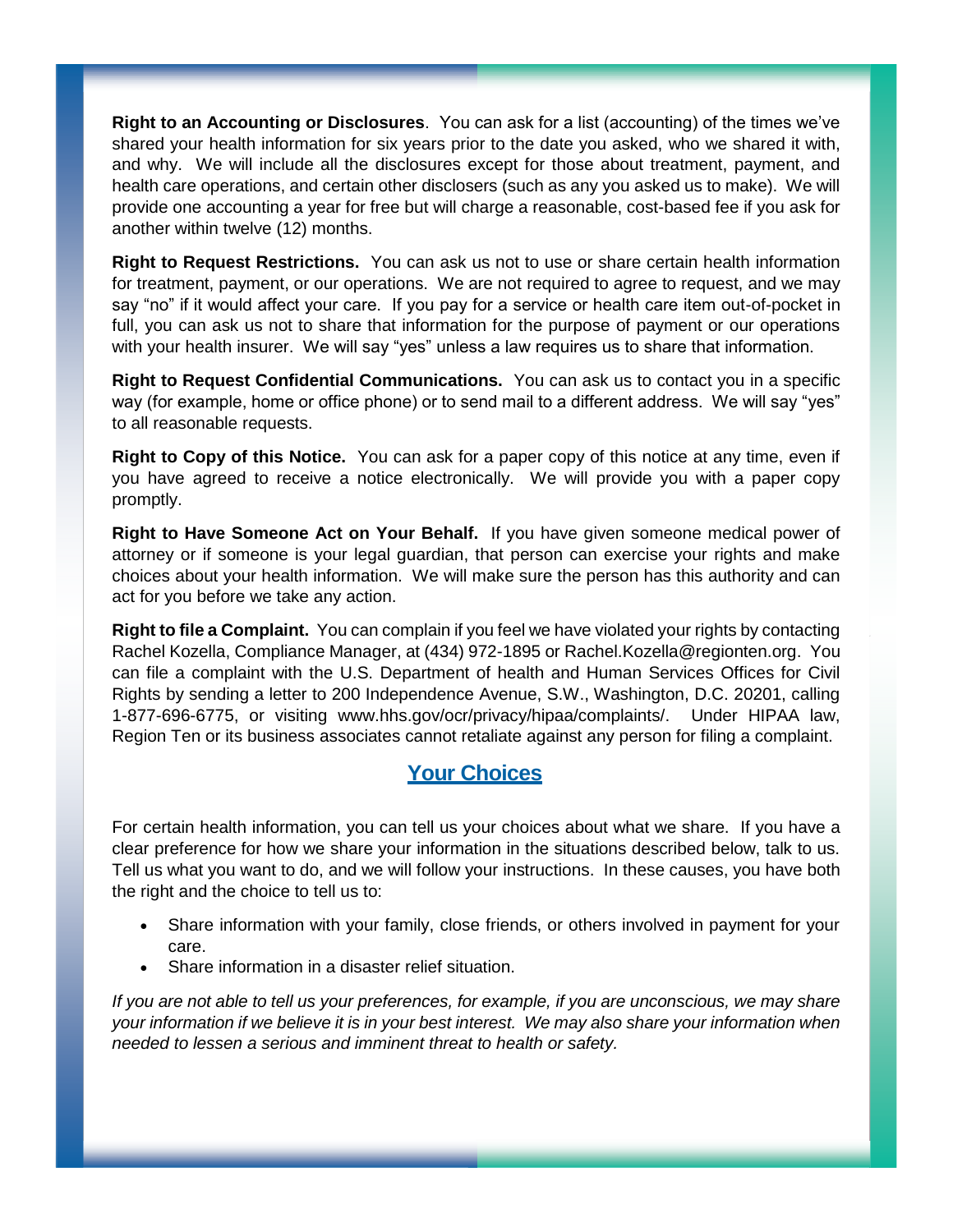# **How We Many Use and Disclose Your Information**

Upon signing the agency's Consent to Treatment form, you are allowing Region Ten to **use and disclose** necessary health information about you within the agency and business associates in order to provide services, collect payments for services, and conduct other day to day business practices. The Consent to Treatment form is valid for one year. The HIPAA Privacy Rule permits providers like Region Ten to use and disclose health information when you provide your written consent to receive treatment from a provider. If you receive services from Region Ten for more than one year without stopping treatment, you will need to sign a new Consent to Treatment for each year your case is open in order to continue receiving services at our agency.

The type of health information use you agree to by signing the Consent to Treatment form is referred to as "treatment, payment, and operations" use (also called TPO). This type of use is necessary for Region Ten to provide and bill for services. When we use health information in this way you do not need to provide additional permission each time your information is used while you your case is open and you may not be informed each time your information is used in this way.

Treatment, payment, and operations use (TPO) includes Region Ten communications with any of our business associates who participate in providing services to you or are involved in business functions related to the service you receive. Examples of business associate relationships include:

- Private providers of services with how we contact to provide services that are not offered by Region Ten such as:
	- Occupational therapist, speech therapists, interpreter services, or temporary clinical, medical, and administrative staff.
- Private organization s such as:
	- Administrate consultants, billing and collection agents, financial auditors, or accrediting organizations such as the Commission on Accreditation of rehabilitation Facilities (CARF).

**Authorization for Disclosure of PHI:** Region Ten uses both written and electronic Authorization for Release of Health Information agreement that specifically states what information will be given to whom, for what purpose, and is signed by you or the person legally acting on your behalf. This form is used for disclosures not covered under TPO. We are required to get your written authorization to use or disclose your protected information when it is shared outside of the agency. Communication and coordination of services with other providers or agencies may be necessary during the course of providing care.

You have the right to change your mind and revoke a signed authorization but the revocation only applies to the information disclosed after the date your revoke the authorization. Any information released prior to the date you revoke an authorization is not retractable. All revocation, must be submitted in writing. You have a right to obtain a copy of any authorization forms that you sign.

**When Region Ten Cannot Confirm or Deny:** If Region Ten employees or business associates are approached with a request for your health care information that we believe to be unauthorized or for which we have no current or active authorization to disclose information signed by you, then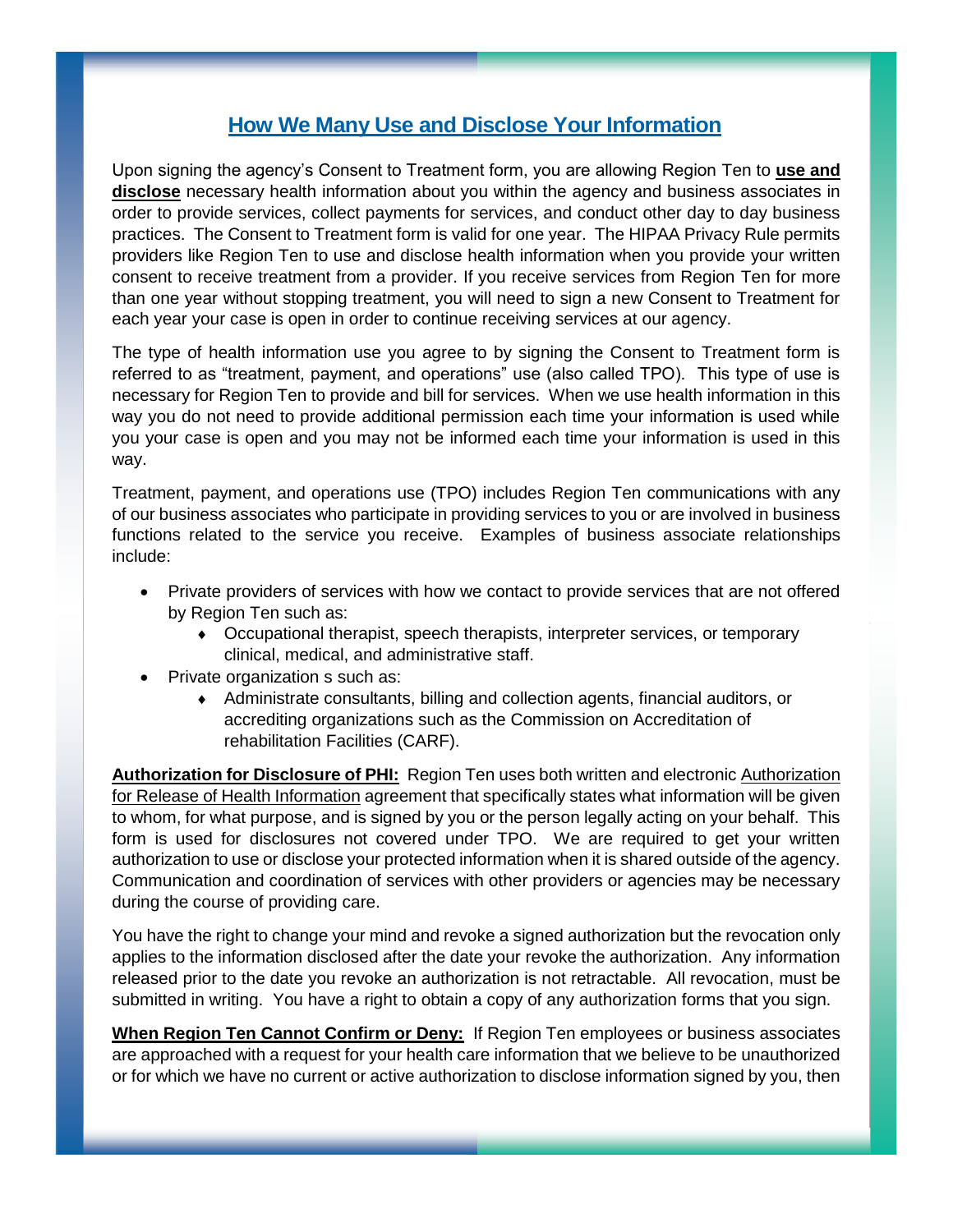*we cannot confirm or deny* that either you are a client of Region Ten or that we possess health care information about you.

If you have needs that require our staff to communicate with others for any purpose, such as transportation or appointment dates and times, please notify us so that we can gain an appropriate authorization for the specific type of communication necessary.

**Substance use Treatment Information:** Any information approved for disclosure by a written authorization for disclosure of health information that includes substance use treatment information (including drug screens) may be protected by the Code of Federal Regulations 42, Part 2 which prohibits a recipient of such information from making any further disclosure of alcohol or substance abuse treatment information unless expressly permitted by written authorization of the person to whom it pertains or otherwise permitted by Code of Federal Regulations 42, Part 2. These Federal Regulations also restrict any use of the information to criminally investigate or prosecute any alcohol or drug abuse patient. Per 42 C.F.R., Part 2, "Treatment, Payment, and Operations, as described above does not apply to any individuals with a SA/SU diagnosis or those who are receiving or referred to SA/SU treatment. In such cases, you will be asked to sign a release of information for any 3rd party who we release your PHI to.

### **Other Ways Region Ten May Use or Share Your Information**

**Consultation:** In order to effectively provide services, our clinical staff may consult with various service providers within the agency. During consultation, health information about you may be shared. When you receive regionally based services and more than one Community Service Board (CSB) is involved in your care, your health information may be shared among participating providers without your written authorization. However, whenever possible, the coordinating or providing organization will either inform you that information was shared or ask you to authorize the sharing of information. In day-to-day business practices, our trained administrative staff may handle and use your health information when filing documents, storing and securing files and folders, process insurance authorizations, perform billing functions, or assure that your information is current and readily accessible to our clinical staff.

**Quality Improvement:** As a part of our continuous quality improvement efforts to provide the most effective services, your record may be reviewed by professional auditing staff to assure accuracy, completeness and organization. Your health information may also be reviewed during audits by state and private oversight or regulatory entities.

**Specialized Government Functions:** Region Ten may communicate with state and federal government in certain situations and for certain purposes without your permission. These include: Military Services (ex: in response to appropriate military command to assure the proper execution of the military mission); National Security and Intelligence activities (ex: in relation to protective services to the President of the United States); State Department (ex: medical suitability for the purpose of security clearance); Correctional Facilities (ex: to correctional facility about an inmate); Workers Compensation to facilitate processing and payment; Coroners and Medical Examiners for identification of a deceased person or to determine cause of death. Documentation will be included in your health record of information disclosed without authorization or those not covered under the permissions granted in the Consent to Treatment Agreement or by a specific Authorization for Release of Health Information.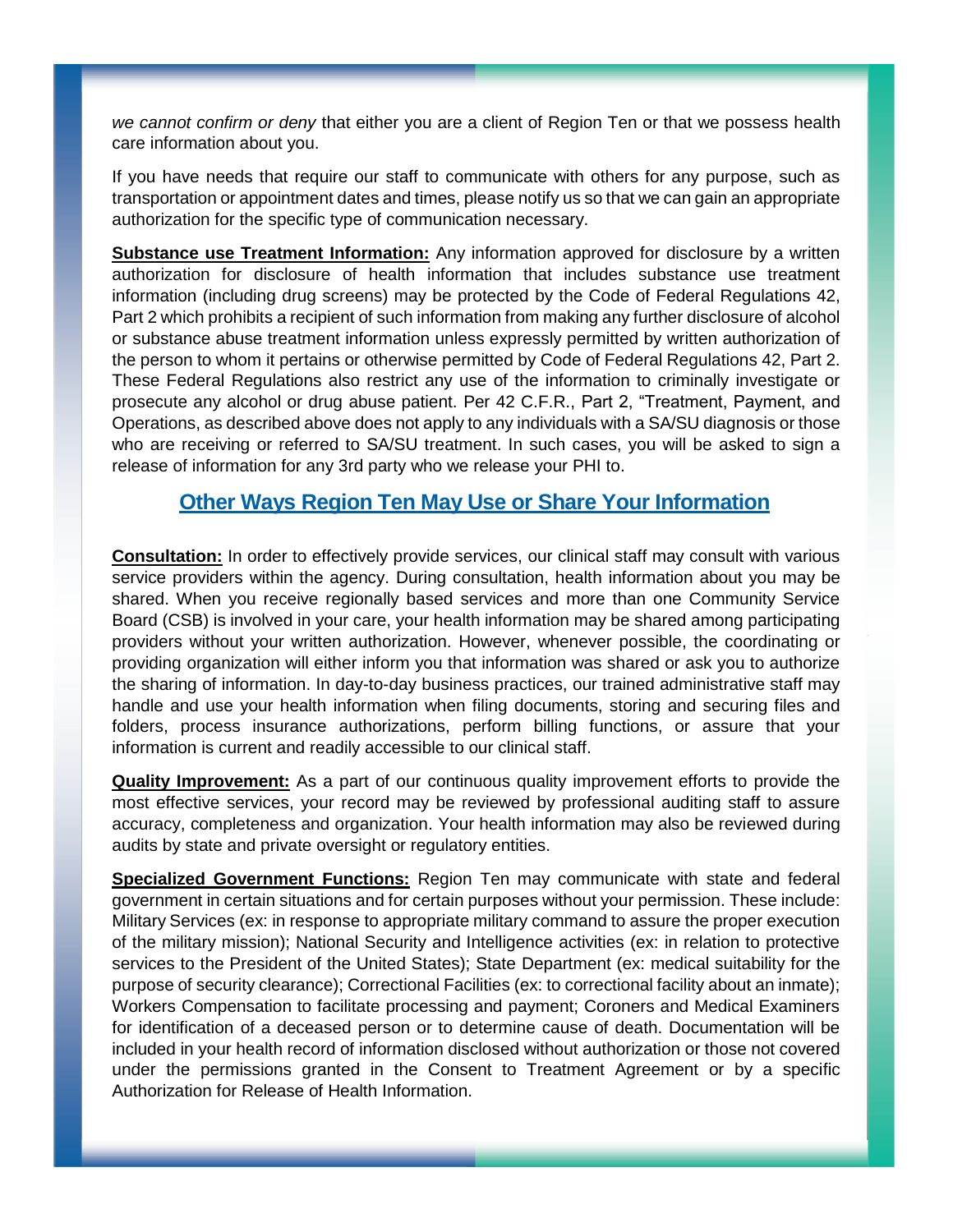**Breach Notification:** The Health Information Technology for Economic and Clinical Health Act (HITECH), which is part of the American Recovery and Reinvestment Act of 2009 (ARRA) enacted February 17, 2009, requires that Region Ten notify you if we discover that your health care information is ever disclosed to, accessed by, or used by an unauthorized person or entity. It also applies to disclosures of protected health information, which compromises the security or privacy of the health information. This type of unauthorized exposure to PHI is referred to as a "breach" and applies to Region Ten and its business associates. Region Ten must respond to breach events by notifying any and all clients whose information was accessed or disclosed and notify the federal government by informing the Department of Health & Human Services. In the event of a privacy breach of your health information you will receive formal written notification.

Use or disclosure of protected health information that is incident to an otherwise permissible use or disclosure and occurs despite reasonable safeguards and proper minimum necessary procedures would not be a violation of the Privacy Rule pursuant to 45 CFR 164.502(a)(1)(iii) and, therefore, would not qualify as a potential breach. Violations of administrative requirements, such as a lack of reasonable safeguards or a lack of training, do not themselves qualify as potential breaches under this law.

**Disposition and Retention of Medical Records Upon Discharge:** As directed by the Code of Virginia, Region Ten Community Services Board includes this information to inform you of how we handle medical records of persons who are no longer receiving services from our agency. You are welcome to contact us at the address or phone number listed below if you have any questions. Region Ten's standard procedure is based on Virginia records retention laws. Region Ten retains medical records for a period of at least six (6) years past the date of discharge. At that time, if there is no indication that the discharged individual is planning to return to our agency to receive services, then the medical records for that individual may be destroyed per Virginia (18VAC85- 20-26) which state that practitioners must maintain a patient record for a minimum of six (6) years following the last patient encounter with the following exceptions:

- Records of a minor child, including immunizations, must be maintained until the child reaches the age of 18 or becomes emancipated, with a minimum time for record retention of six (6) years from the last patient encounter regardless of the age of the child;
- Records that have previously been transferred to another practitioner or health care provider or provided to the patient or his personal representative; or
- Records that are required by contractual obligation or federal law to be maintained for a longer period of time.

Upon expiration of the retention period, only summary information may be maintained. Summary information includes: person's name, date of birth, dates of admission to and discharge from Region Ten services, and, the name and address of legal guardian (if applicable).

**Special Circumstances:** There are certain Federal and State Laws which allow us to disclose PHI about you in certain situations, without your consent, authorization, or opportunity to agree or object. Communication or sharing of information may occur for the following:

- As required by law (ex: Virginia Code §32.1-127.1:03, commitment proceedings, court issued subpoenas, etc.)
- Public Health and Safety Issues (ex: preventing disease, helping with product recalls, reporting adverse reactions to medications)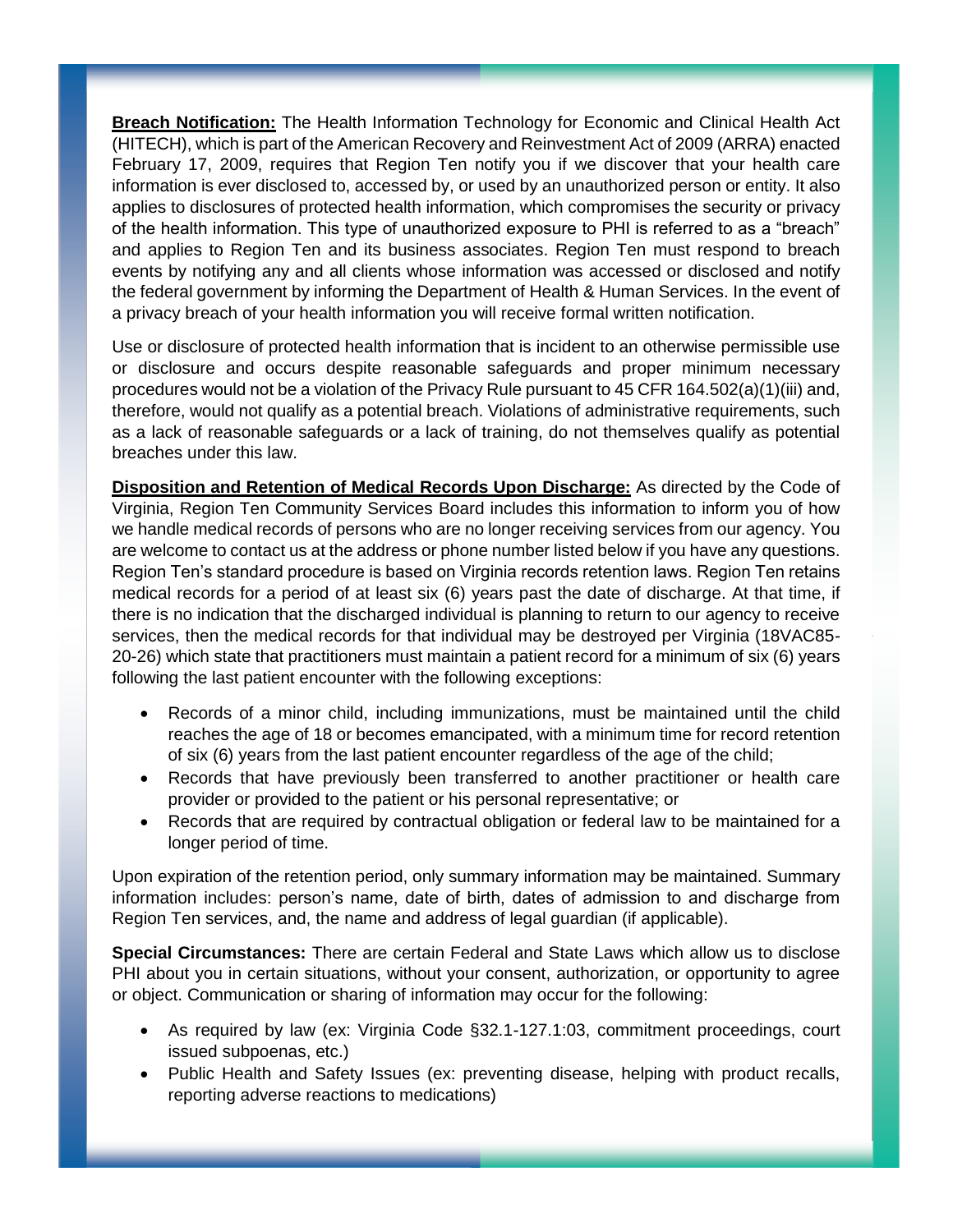- Research (ex: We can use or share your information for health research)
- Respond to organ and tissue donation requests and work with a medical examiner or funeral director (ex: We can share health information about you with organ procurement organizations)
- Judicial and Administrative proceedings (ex: Order from a court or administrative tribunal, or legal counsel to the agency, or Inspector General)
- Law Enforcement purposes (ex: reporting of gun-shot wounds; limited information requested about suspects, fugitives, material witnesses, missing persons; criminal conduct on agency premises)
- To avert a serious threat to health and safety (ex: in response to a statement made by client to harm self or another, or substantial property damage)
- To protect children or incapacitated adults who are victims of abuse, neglect or exploitation by reporting suspected abuse to the Department of Social Services - Child or Adult Protective Services.

#### **For more information see: www.hhs.gov/ocr/privacy/hipaa/understanding/consumers/ index.html**

### **Privacy Officer and Complaints**

**Changes to the Terms of this Notice:** We can change the terms of this notice, and the changes will apply to all information we have about you. The new notice will be available upon request, in our office and on our website.

**To make a privacy complaint to the Region Ten Privacy Officer:** If you have any questions about privacy or wish to make a privacy related complaint please contact the Region Ten Privacy Officer by phone at (434) 972-1895, by email at Rachel.Kozella@regionten.org or by Fax at (434) 972-1864.

**To make a privacy complaint to the Regional Human Rights Advocate:** If you prefer to contact the Regional Human Rights office to make a complaint, you may do so by calling the Department of Behavioral Health and Developmental Services at (877) 600-7437.

**Federal level privacy complaints:** If any individual believes that Region Ten or a Region Ten business associate violated their or someone else's health information privacy rights or committed another violation of the HIPAA Privacy or Security Rules, that individual may file a complaint with the Department of Health and Human Services (HHS), Office of Civil Rights (OCR). OCR can investigate complaints against any covered entity or business associates. Anyone can file a complaint alleging a violation of the Privacy or Security Rule. HHS recommends that individuals making a complaint use the OCR Health Information Privacy Complaint Form Package accessible from the HHS website: **www.hhs.gov.**

Again, under HIPAA law, Region Ten or its business associates cannot retaliate against any person for filing a complaint. You should notify OCR immediately in the event of any retaliatory action. If you mail or fax the complaint, be sure to send it to the appropriate OCR regional office based on where the alleged violation took place. OCR has ten regional offices, and each regional office covers specific states. Send your complaint to the attention of the OCR Regional Manager.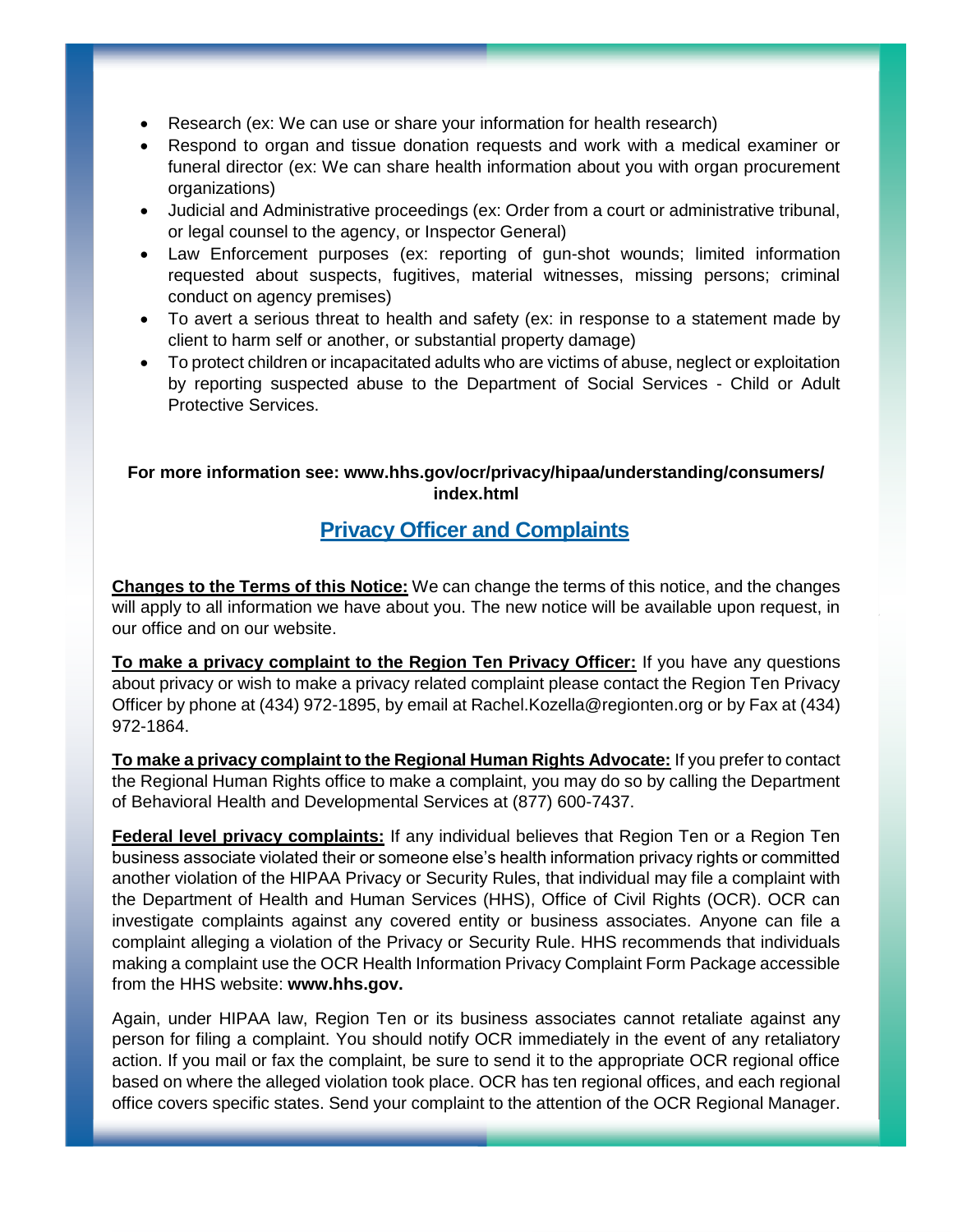You do not need to sign the complaint and consent forms when you submit them by e-mail because submission by email represents your signature. Individuals may also request a copy of this form from an OCR regional office.

#### **The regional OCR office for Region Ten Community Services Board area is:**

#### **OCR Region III office based in Philadelphia covers Delaware, District of Columbia, Maryland, Pennsylvania, Virginia, and West Virginia** Barbara Holland, Regional Manager, Office for Civil Rights

U.S. Department of Health and Human Services 150 S. Independence Mall West Suite 372, Public Ledger Building Philadelphia, PA 19106-9111 Main Line: (800) 368-1019 FAX (215) 861-4431 TDD (800) 537-7697 Email: OCRMail@hhs.gov.

#### **Alternate Federal Contact Information:**

Secretary of Health & Human Services Immediate Office of the Secretary Hubert Humphrey Bldg. 2000 Independence Ave. SW Washington, DC. 20201

### **Consent to Treatment**

Region Ten provides Mental Health, Substance Use, and Intellectual Disability services. The type and extent of services I receive will be determined following a discussion with me and an assessment of which services may benefit me. I will work with my service provider(s) to develop a plan designed to assist me in attaining my goals. I understand that this is a collaborative effort between Region Ten staff and me.

Region Ten may use and disclose necessary health information about me within the agency and with business associates in order to provide services, collect payments for services provided, and conduct other day to day business practices. The HIPAA Privacy Rule permits providers like Region Ten to use and disclose health information when you provide your written consent to receive treatment from a provider.

Region Ten providers may receive information from my pharmacy benefits manager in order to access formulary information for my insurance, obtain prior authorization information, view medication history, and avoid prescribing contraindicated medications.

The type of health information use you agree to by signing this acknowledgement form is referred to as *"treatment, payment and operations"* use (also called TPO). This type of use is necessary for Region Ten to provide and bill for services. When we use health information in this way you do not need to provide additional permission each time your information is used while your case is open and you may not be informed each time your information is used in this way. Treatment, payment and operations use (TPO) includes Region Ten communications with any of our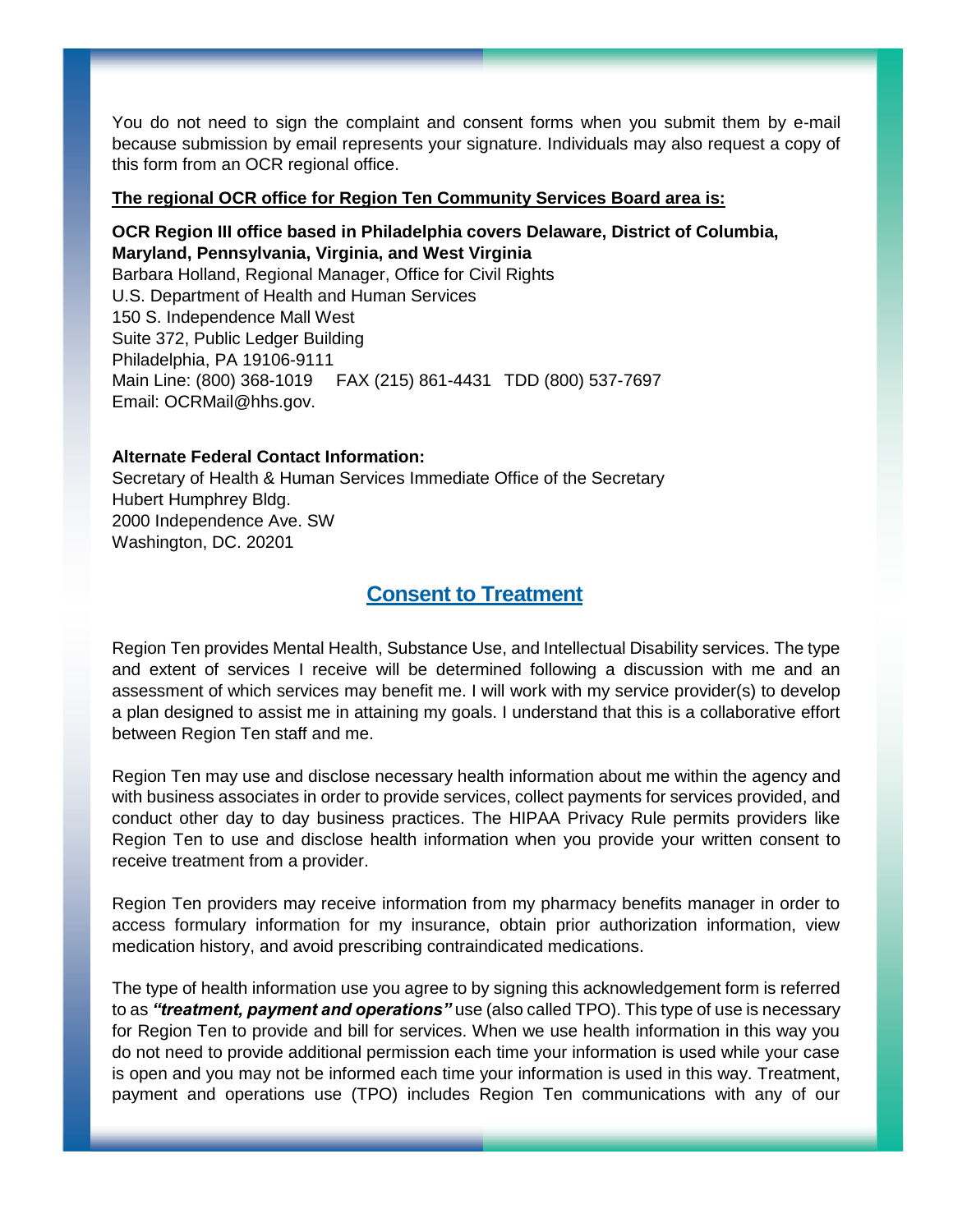business associates who participate in providing services to you or are involved in business functions related to the services you receive. Examples of business associate relationships include:

- Private providers of services with whom we contract to provide services that are not offered by Region Ten such as: occupational therapist, speech therapist, interpreter services, or temporary clinical, medical, and administrative staff.
- Private organizations such as: administrate consultants, billing and collection agents, financial auditors, or accrediting organizations such as the Commission on Accreditation of Rehabilitation Facilities (CARF).

The CSB will keep my health records in the manner described in HIPAA, Region Ten's Notice of Privacy Practices (NPP), and 42 C.F.R. Part 2. I understand that Region Ten uses an electronic health record. Information about me will not be disclosed to any other agencies or individuals without my written authorization or the written authorization of my authorized representative. Exceptions may be made, as described in the NPP, such as when there is a clear and imminent danger to myself or others or when disclosure is legally authorized or required. Please see the Notice of Privacy Practices (NPP), which is located in the Welcome to Region Ten Brochure, for full information on use and disclosure guidelines. Per 42 C.F.R., Part 2, "Treatment, Payment, and Operations, as described above does not apply to any individuals with a SA/SU diagnosis or those who are receiving or referred to SA/SU treatment. In such cases, you will be asked to sign a release of information for any 3rd party who we release your PHI to.

Some Region Ten programs require a medical screening. I agree to submit to urine screens for drugs and breathalyzer tests for alcohol if deemed appropriate for treatment purposes. I will also participate in medical screenings as required by State/Federal regulations for program placement, i.e. TB testing. I understand that certain Region Ten services will require that I obtain a recent Physical Examination from a physician and that I will provide the results of this examination to Region Ten, if so required.

#### **According to the Code of Virginia, Section 32.1 - 45.1**

- A. Whenever any health care provider, or any person employed by or under the direction and control of a health care provider, is directly exposed to body fluids of a patient in a manner that may, according to the then current guidelines of the Centers for Disease Control and Prevention, transmit human immunodeficiency virus or hepatitis B or C viruses, the patient whose body fluids were involved in the exposure shall be deemed to have consented to testing for infection with human immunodeficiency virus or hepatitis B or C viruses. Such patient shall also be deemed to have consented to the release of such test results to the person who was exposed. In other than emergency situations, it shall be the responsibility of the health care provider to inform patients of this provision prior to providing them with health care services which create a risk of such exposure.
- B. Whenever any patient is directly exposed to body fluids of a health care provider, or of any person employed by or under the direction and control of a health care provider, in a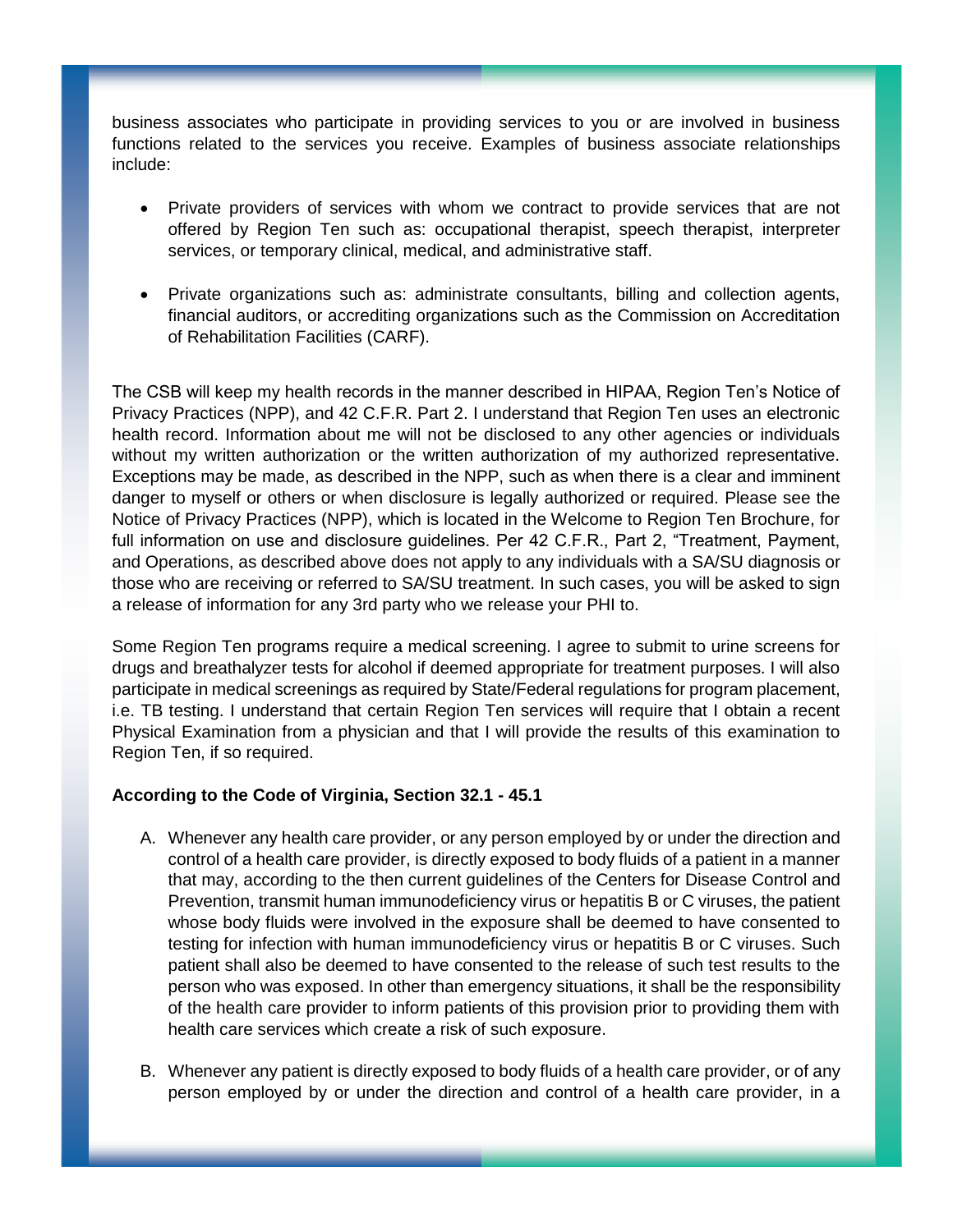manner that may, according to the then current guidelines of the Centers for Disease Control and Prevention, transmit human immunodeficiency virus or hepatitis B or C viruses, the person whose body fluids were involved in the exposure shall be deemed to have consented to testing for infection with human immunodeficiency virus or hepatitis B or C viruses. Such person shall also be deemed to have consented to the release of such test results to the patient who was exposed.

- C. For the purposes of this section, "health care provider" means any person, facility or agency licensed or certified to provide care or treatment by the Department of Health, Department of Behavioral Health and Developmental Services, Department of Rehabilitative Services, or the Department of Social Services, any person licensed or certified by a health regulatory board within the Department of Health Professions except for the Boards of Funeral Directors and Embalmers and Veterinary Medicine or any personal care agency contracting with the Department of Medical Assistance Services.
- D. "Health care provider," as defined in subsection C of this section, shall be deemed to include any person who renders emergency care or assistance, without compensation and in good faith, at the scene of an accident, fire, or any life threatening emergency, or while enroute therefrom to any hospital, medical clinic or doctor's office during the period while rendering such emergency care or assistance. The Department of Health shall provide appropriate counseling and opportunity for face-to-face disclosure of any test results to any such person.
- E. For purposes of this section, if the person whose blood specimen is sought for testing is a minor, and that minor refuses to provide such specimen, consent for obtaining such specimen shall be obtained from the parent, guardian, or person standing in loco parentis of such minor prior to initiating such testing. If the parent or guardian or person standing in loco parentis withholds such consent, or is not reasonably available, the person potentially exposed to the human immunodeficiency virus or hepatitis B or C viruses, or the employer of such person, may petition the juvenile and domestic relations district court in the county or city where the minor resides or resided, or, in the case of a nonresident, the county or city where the health care provider, law enforcement agency or school board has its principal office or, in the case of a health care provider rendering emergency care pursuant to subsection D, the county or city where the exposure occurred, for an order requiring the minor to provide a blood specimen or to submit to testing and to disclose the test results in accordance with this section.
- F. Except as provided in subsection E, if the person whose blood specimen is sought for testing refuses to provide such specimen, any person potentially exposed to the human immunodeficiency virus or hepatitis B or C viruses, or the employer of such person, may petition the general district court of the county or city in which the person whose specimen is sought resides or resided, or, in the case of a nonresident, the county or city where the health care provider, law enforcement agency or school board has its principal office or, in the case of a health care provider rendering emergency care pursuant to subsection D, the county or city where the exposure occurred, for an order requiring the person to provide a blood specimen or to submit to testing and to disclose the test results in accordance with this section. At any hearing before the court, the person whose specimen